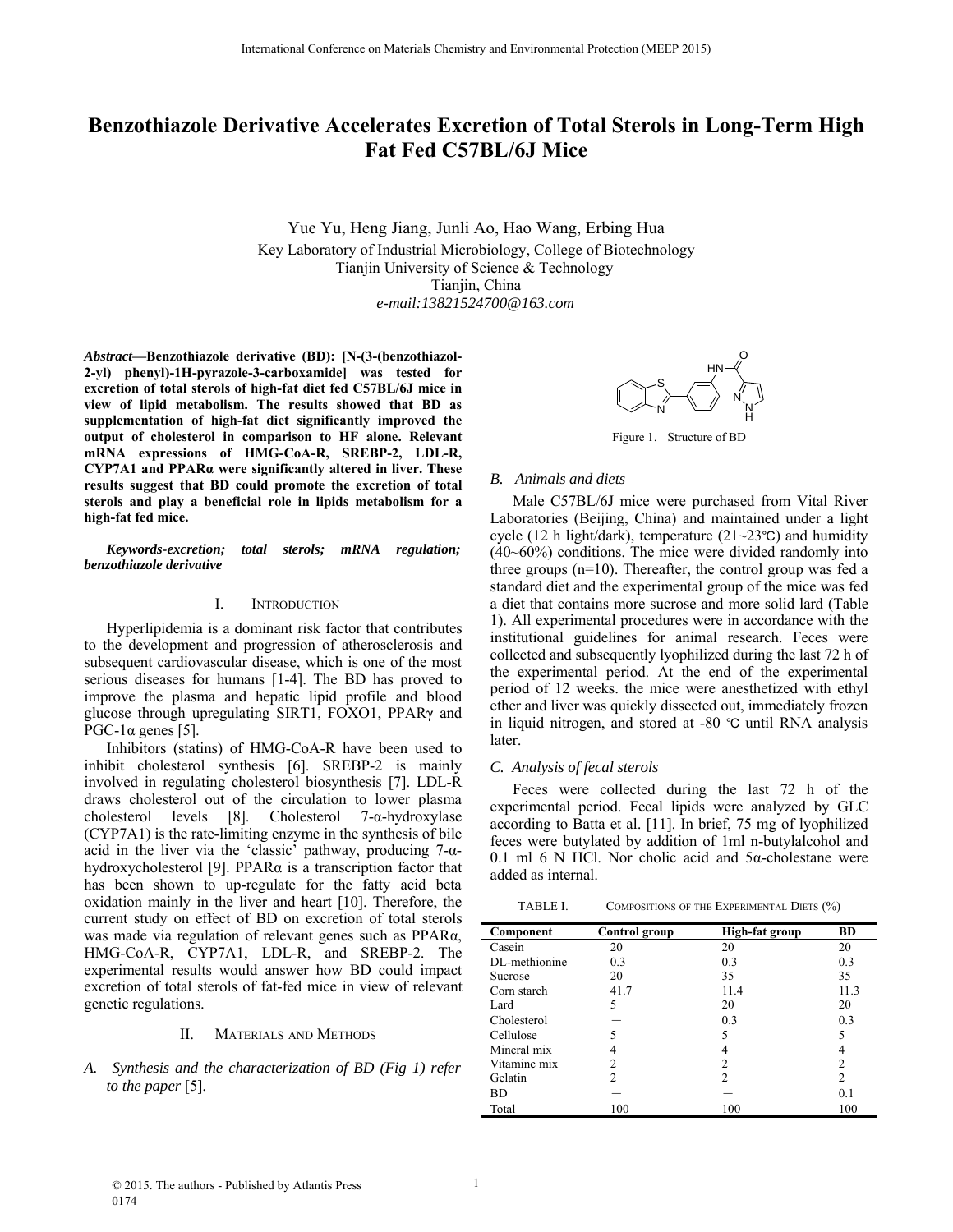| TABLE II. | LIST OF OLIGONUCLEOTIDE PRIMERS USED TO AMPLIFY MRNA BY REAL-TIME PCR |  |  |  |
|-----------|-----------------------------------------------------------------------|--|--|--|
|-----------|-----------------------------------------------------------------------|--|--|--|

| Gene          | <b>Accession number</b> | primer                             |
|---------------|-------------------------|------------------------------------|
| <b>GAPDH</b>  | NM 008084.2             | F: 5'-ATGCTGGCGCCGAGTATGTTG-3'     |
|               |                         | R:5'-CAGAAGGTGCGGAGATGATGAC-3'     |
| HMG-CoA-<br>R | NM 068255.2             | F: 5'-CCAATGGCAACAACGGAAGG-3'      |
|               |                         | R:5'-GAATCACAAGCACGAGGAAGAC-3'     |
| SREBP-2       | NM 033218.1             | F: 5'- GCAGCAGGTCAATCACAAG-3'      |
|               |                         | R: 5'- GGCGGAGACATCAGAAGC -3'      |
| $LDL-R$       | NM 001252658.1          | F: 5'-CGCTGGTGACTGAGGACATC -3'     |
|               |                         | R: 5'-ATCAATGCTGGAGATAGAGTGGAG -3' |
| CYP7A1        | NM 007824.2             | F: 5'-CTAAGCACAGACTCTCCTCTTGG -3'  |
|               |                         | R: 5'-CAACAGCACACTACCATAGCAATC-3'  |
| $PPAR\alpha$  | NM 003513416.1          | F: 5'- CAATGCTGTCCTCCTTGATGAAC -3' |
|               |                         | R: 5'- TGTCACAGAATGGCTTCCTCAG -3'  |

TABLE III. EFFECT OF BD ON FECAL OUTPUT OF NEUTRAL & ACIDIC STEROLS IN C57BL/6J MICE

| <b>Sterols</b>                  | $HF+BD$          | НF               | Control           |
|---------------------------------|------------------|------------------|-------------------|
| Coprostanol $(mg/g)$            | $5.33 \pm 0.21$  | $4.91 \pm 0.04$  | $1.63 \pm 0.11**$ |
| Conrotationone(mg/g)            | $1.74 \pm 0.37*$ | $1.84 \pm 0.16$  | $0.99 \pm 0.13$   |
| Cholesterol(mg/g)               | $15.01 \pm 2.52$ | $11.57 \pm 0.30$ | $6.42 \pm 1.45*$  |
| Dihydrocholesterol              | $0.36 \pm 0.02$  | $0.70 \pm 0.01$  | $0.58 \pm 0.14*$  |
| Campersterol(mg/g)              | $0.52 \pm 0.05$  | $0.76 \pm 0.19$  | $0.42\pm0.05*$    |
| Total neutral sterols $(mg/g)$  | $22.96 \pm 2.61$ | $19.78 \pm 0.96$ | $10.05 \pm 3.75*$ |
| Lithocholic acid $(mg/g)$       | $1.37 \pm 0.08*$ | $1.21 \pm 0.14$  | $0.90 \pm 0.21$   |
| Deoxycholic $\text{acid}(mg/g)$ | $0.45 \pm 0.01$  | $0.58 \pm 0.07$  | $0.23 \pm 0.04*$  |
| Chenodeoxycholic acid $(mg/g)$  | $0.53 \pm 0.12*$ | $0.34\pm0.02$    | $0.15 \pm 0.05*$  |
| Cholic acid $(mg/g)$            | $1.26 \pm 0.02$  | $0.76 \pm 0.17$  | $0.32 \pm 0.08$   |
| Ursodexoycholic acid $(mg/g)$   | $0.23 \pm 0.01$  | $0.17 \pm 0.01$  | $0.07 \pm 0.02*$  |
| Total acidic sterols $(mg/g)$   | $3.84 \pm 1.02$  | $3.06 \pm 0.69$  | $1.67\pm0.35*$    |

Data are expressed as means  $\pm$  SD,  $n = 10$ .

\*designates statistically significant difference with HF group (p<0.05),

\*\*designates statistically significant difference with HF group (p<0.01).

standards. The mixture was incubated for 4 h at  $60^{\circ}$ C and thereafter the solvents evaporated at 60°C under air stream. Samples were silylated with 1 ml Sil-Prep kit (Alltech, USA) at 55℃ for 30 min and thereafter resuspended in 1 ml hexane, centrifuged, and supernatant were transferred to new vials and brought to a final volume of 50μl. A sample of 1μl was applied to an SGE 30 m $\times$ 0.25 mm $\times$ 0.25 lm capillary GLC column. The results were analyzed with a Clarity program (Data Apex Ltd., Czech Republic).

## *D. Real-time quantitative polymerase chain reaction*

Total RNA was extracted from the tissue of individual animals, and reverse transcripted as described [12] and gene expression levels were measured by real-time quantitative PCR using the BIO-RAD IQ-Cycler. Levels of mRNA were normalized to GAPDH mRNA levels. The primers utilized for GAPDH, HMG-CoA, SREBP-2, LDL, CYP7A1 and PPARα and are listed in Table II.

## III. RESULTS

## *A. Fecal sterols and bile acids*

The total fecal sterol output—neutral and acidic sterols levels of all groups were investigated and shown in Table 3.

#### *B. Real-time PCR analysis*

To investigate the effect of oral administration of BD on the hepatic gene expression correlated with cholesterol homoeostases, five major proteins and enzymes, HMG-CoA-R, SREBP-2, LDL-R, CYP7A1 and PPARα were considered by real-time PCR analysis (Fig. 3). The result showed that BD could remarkably decrease the HMG-CoA-R  $(p<0.01)$ and SREBP-2 gene expression, whereas increased the CYP7A1 ( $p<0.01$ ), LDL-R and PPAR $\alpha$  gene expression.

#### IV. DISCUSSION

Our study showed that BD down-regulated HMG-CoA reductase, whereas BD had no effect on SREBP-2 expression at mRNA levels. In addition, BD up-regulated the CYP7A1, PPARα and LDL-R mRNA expression in a different degree. As a result, BD promoted the more output of faecal cholesterol and total bile acids concentrations than that of high-fat group alone via regulation of relevant genes by BD.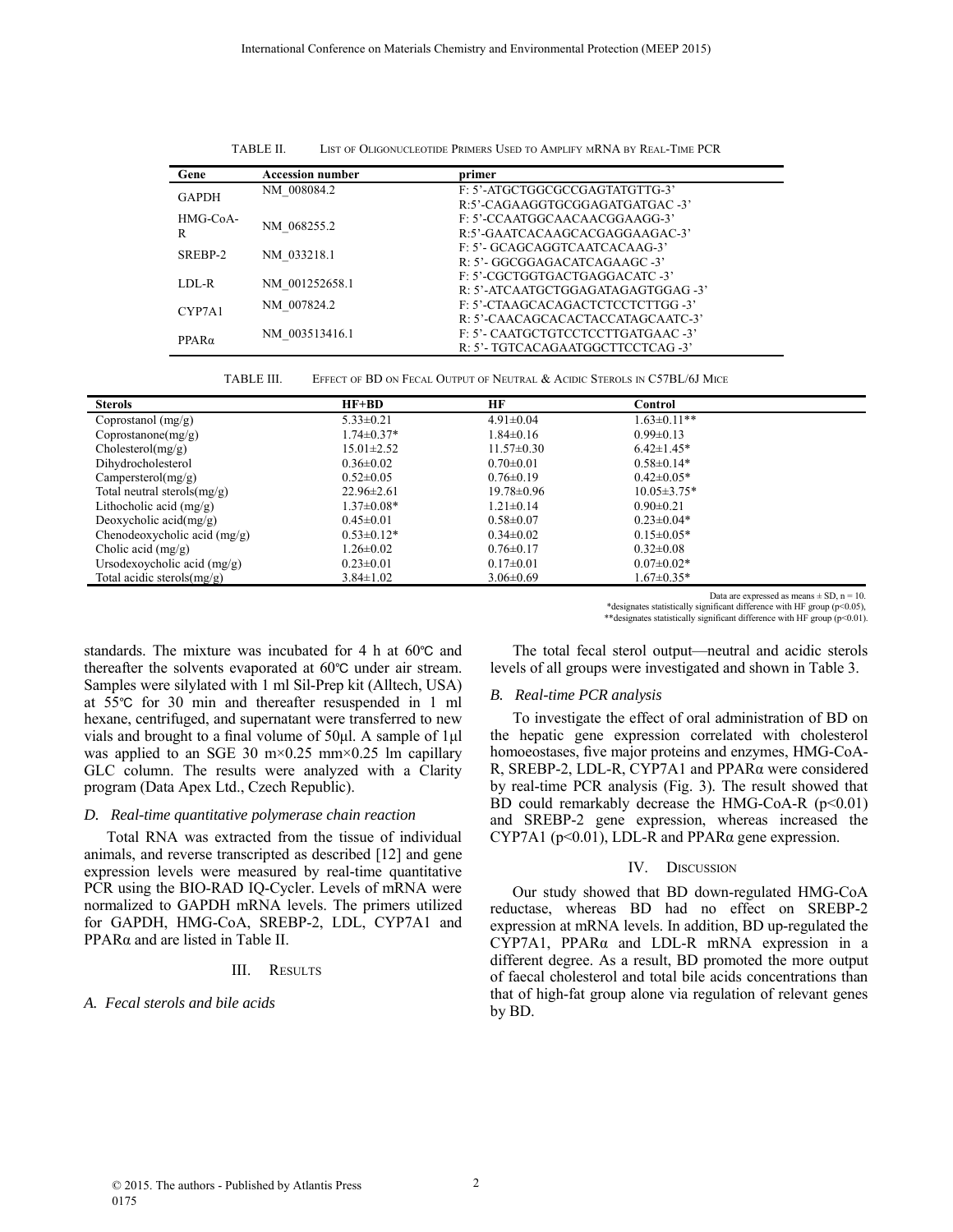

Figure 2. Relative mRNA expressions of hepatic HMG-CoA-R(a), SREBP-2(b), LDL-R(c), CYP7A1(d) and PPAR $\alpha$ (e) by real time PCR analysis. Mean  $\pm$  SD, n = 10, mRNA was normalized to GAPDH and expressed as a ratio to the corresponding amount in the HF group. \*designates statistically significant difference with HF group (p<0.05), \*\*designates statistically significant difference with HF group (p<0.01).

## **ABBREVIATIONS**

PPARα (peroxisome proliferator-activated receptor alpha); HMG-CoA-R (3-hydroxy-3-methylglutarylcoenzyme A reductase); CYP7A1(cholesterol-7αhydroxylase); LDL-R (low density lipoprotein receptor) and SREBP-2 (sterol regulatory element binding protein-2); GAPDH (glyceraldehyde 3-phosphate dehydrogenase) .

#### ACKNOWLEDGMENT

This work was supported by grants from the National Natural Science Foundation of China (grant no. 81072521) and Tianjin University of Science & Technology (grant no. 20100411).

#### **REFERENCES**

[1] K. Prasad, and J. Kalra, "Oxygen free radicals and hypercholesterolemic atherosclerosis: effect of vitamin E," American Heart Journal,vol.125,Apr.1993,pp.958–973, doi:10.1016/0002- 8703(93)90102-F.

- [2] P. R. Deepa, and P. Varalakshmi, "Atheroprotective effect of exogenous heparin-derivative treatment on the aortic disturbances and lipoprotein oxidation in hypercholesterolemic diet fed rats," Clinica Chimica Acta, vol.355,Jan.2005,pp.119-130, doi:10.1016/j.cccn.2004.12.007.
- [3] W. S. He, , C. S. Jia, and Y. B. Yang, "Cholesterol-lowering effects of plant steryl and stanyl laurate by oral administration in mice," Journal of Agricultural & Food Chemistry,vol.59,sept.2011,pp.5093-5099.doi: 10.1016/j.virol. 2004.10.004.
- [4] E. D. Smet, R. P. Mensink, and J. Plat, "Effects of plant sterols and stanols on intestinal cholesterol metabolism: Suggested mechanisms from past to present," Molecular Nutrition & Food Research,vol.56, Jul.2012,pp.1058–1072,doi: 10.1002/mnfr.201100722.
- [5] Q. Gu, et al., "Benzothiazole derivatives upregulate SIRT1 and relevant genes in high-fat fed C57BL/6J mice," Medicinal Chemistry Research,vol.24,Jun.2014,pp.1-7,doi: 10.1007/s00044-014-1307-3.
- [6] Group, Scandinavian Simvastatin Survival Study, "Randomised trial of cholesterol lowering in 4444 patients with coronary heart disease: the Scandinavian Simvastatin Survival Study (4S). 1994," Atherosclerosis